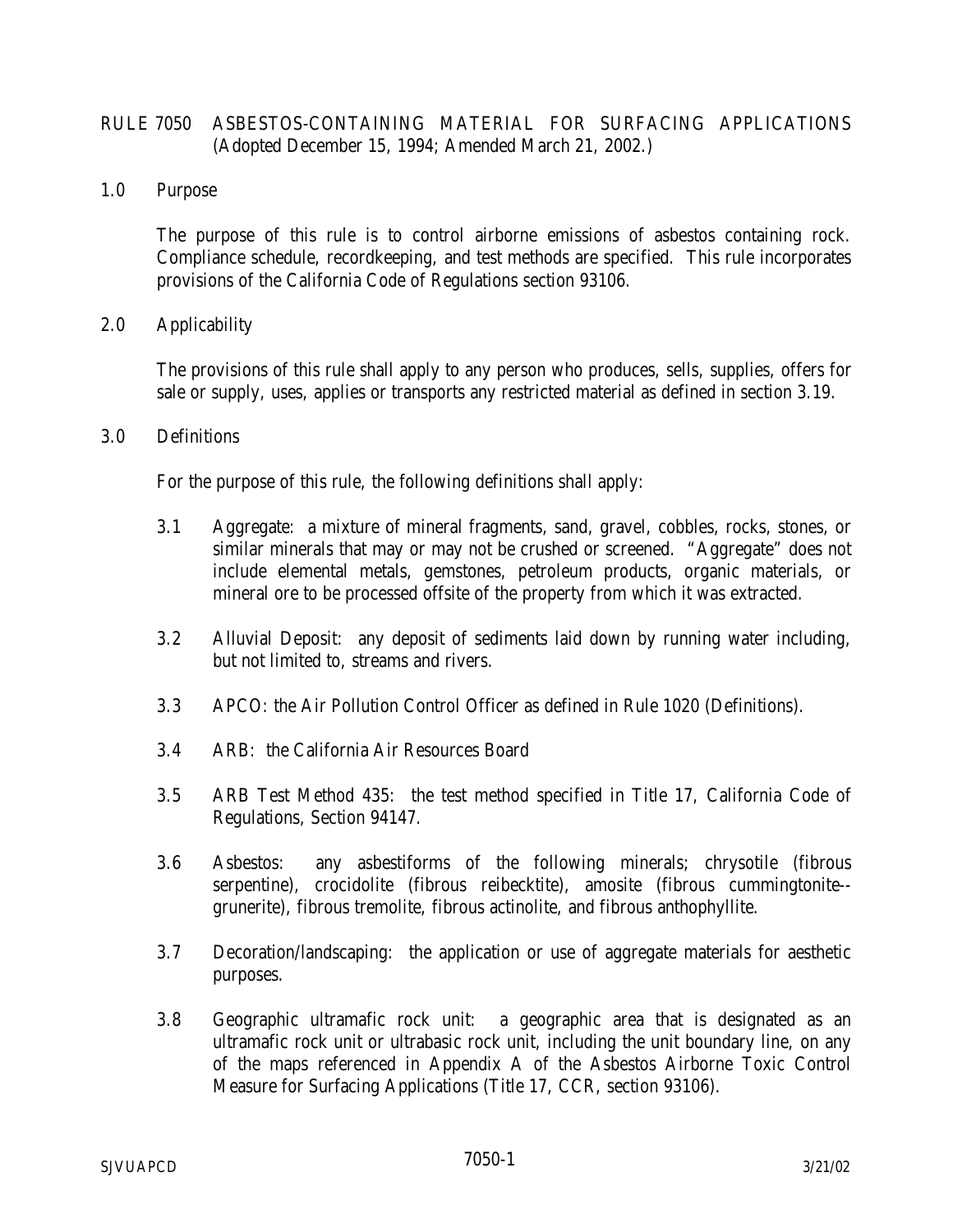- 3.9 Geologic evaluation: an evaluation of a property, as specified in 4.7, to determine the presence of various rock types, including ultramafic rock, serpentinite, or other metamorphic derivatives of ultramafic rock.
- 3.10 Limited access surface: any surface not subject to vehicular travel or pedestrian access that has an incline greater than twenty (20) percent.
- 3.11 Non-surfacing applications: any application of aggregate material that will not remain a part of the uppermost layer, such as fill, base rock, or drain rock.
- 3.12 Owner/operator or person: includes, but is no limited to:
	- 3.12.1 An individual, trust, firm, joint stock company, business concern, partnership, limited liability company, association, or corporation including, but not limited to, a government corporation;
	- 3.12.2 Any city, county, district, commission, the state or any department, agency, or political subdivision thereof, any interstate body, and the federal government or any department or agency thereof to the extent permitted by law; or
	- 3.12.3 A project proponent and any of its contractors or subcontractors.
- 3.13 Producer: any person that extracts and processes aggregate material from the ground.
- 3.14 Property: any real property including, but not limited to, any contiguous parcel or parcels of land and anything attached to, or erected on it.
- 3.15 Quarry: a facility or operation that obtains stone from the earth by means of cutting, digging, excavating, or blasting.
- 3.16 Receipt: any written acknowledgement that a specified amount of restricted material was received, delivered, or purchased. Receipts include, but are not limited to, bills of sale, bills of lading, and notices of transfer.
- 3.17 Registered geologist: an individual that is currently licensed as a geologist with the State of California, Department of Consumer Affairs, Board of Geology and Geophysicists.
- 3.18 Remote location: any location that is at least one (1.0) mile from the location of the receptor. "Receptor" includes, but is not limited to, any hospital, school, day care center, work site, business, residence, and permanent campground. The distance to the nearest receptor is to be measured from the outermost limit of the area to be disturbed or road surface, whichever is closer.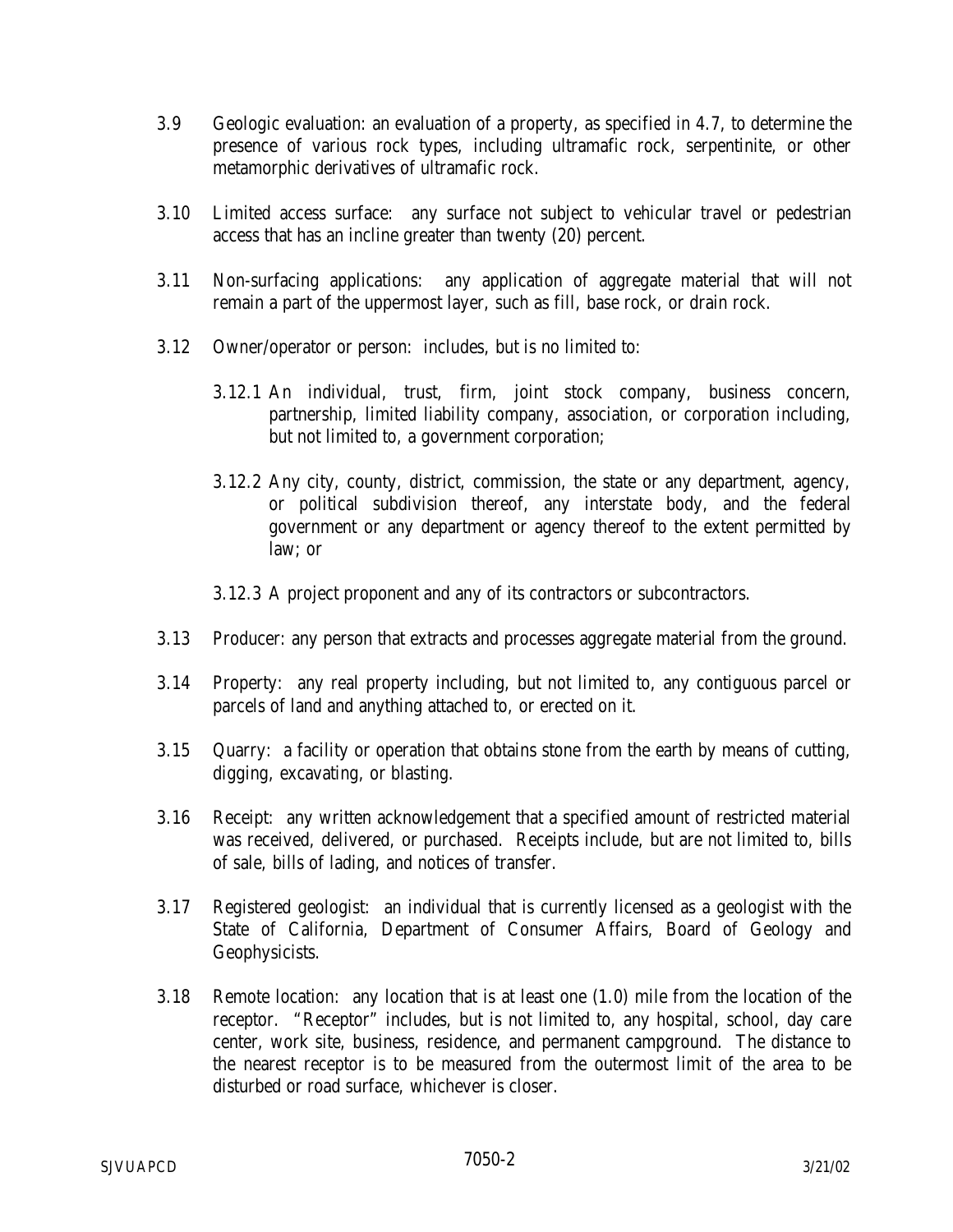- 3.19 Restricted material: any of the following:
	- 3.19.1 Aggregate material extracted from property where any portion of the property is located in a geographic ultramafic rock unit (as defined in 3.8); and
	- 3.19.2 Aggregate material extracted from property that is not located in a geographic ultramafic rock unit (as defined in 3.8) if the material has been:
		- 3.19.2.1 Evaluated at the request of the Air Pollution Control Officer (APCO) and determined to be ultramafic rock or serpentine;
		- 3.19.2.2 Tested at the request of the APCO and determined to have an asbestos content of 0.25 percent or greater; or
		- 3.19.2.3 Determined by the owner/operator of a facility to be ultramafic rock, serpentine, or aggregate material that has an asbestos content of 0.25 percent or greater.
	- 3.19.3 Any mixture of aggregate material that contains ten percent (10%) or more of any of the materials listed in 3.19.1 or 3.19.2, or any combination thereof, shall also be considered "restricted material."
- 3.20 Riprap: material used to construct a loose assemblage of stones along a water course or shoreline to prevent erosion or provide stability.
- 3.21 Road Surface: the traveled way of a road and any shoulder which extends up to ten (10) feet from the edge of the traveled way.
- 3.22 Sand and Gravel Operation: any aggregate producing facility operating in alluvial deposits.
- 3.23 Serpentine: any form of the following hydrous magnesium silicate minerals: antigorite, lizardite, and chrysotile.
- 3.24 Serpentinite: a rock consisting almost entirely of serpentine, although small amounts of other minerals such as magnetite, chromite, talc, brucite, and tremolite-actinolite may also be present. Serpentinite is a metamorphic derivative of the ultramafic rocks, peridotite, pyroxenite, or dunite.
- 3.25 Surfacing: the act of providing or creating a temporary or permanent covering for a surface used for pedestrians, motor vehicles, non-motor vehicles, decoration, landscaping, soil stabilization, or erosion control. Examples of surfaces include, but not are not limited to, roads, road shoulders, streets, access roads, alleys, lanes,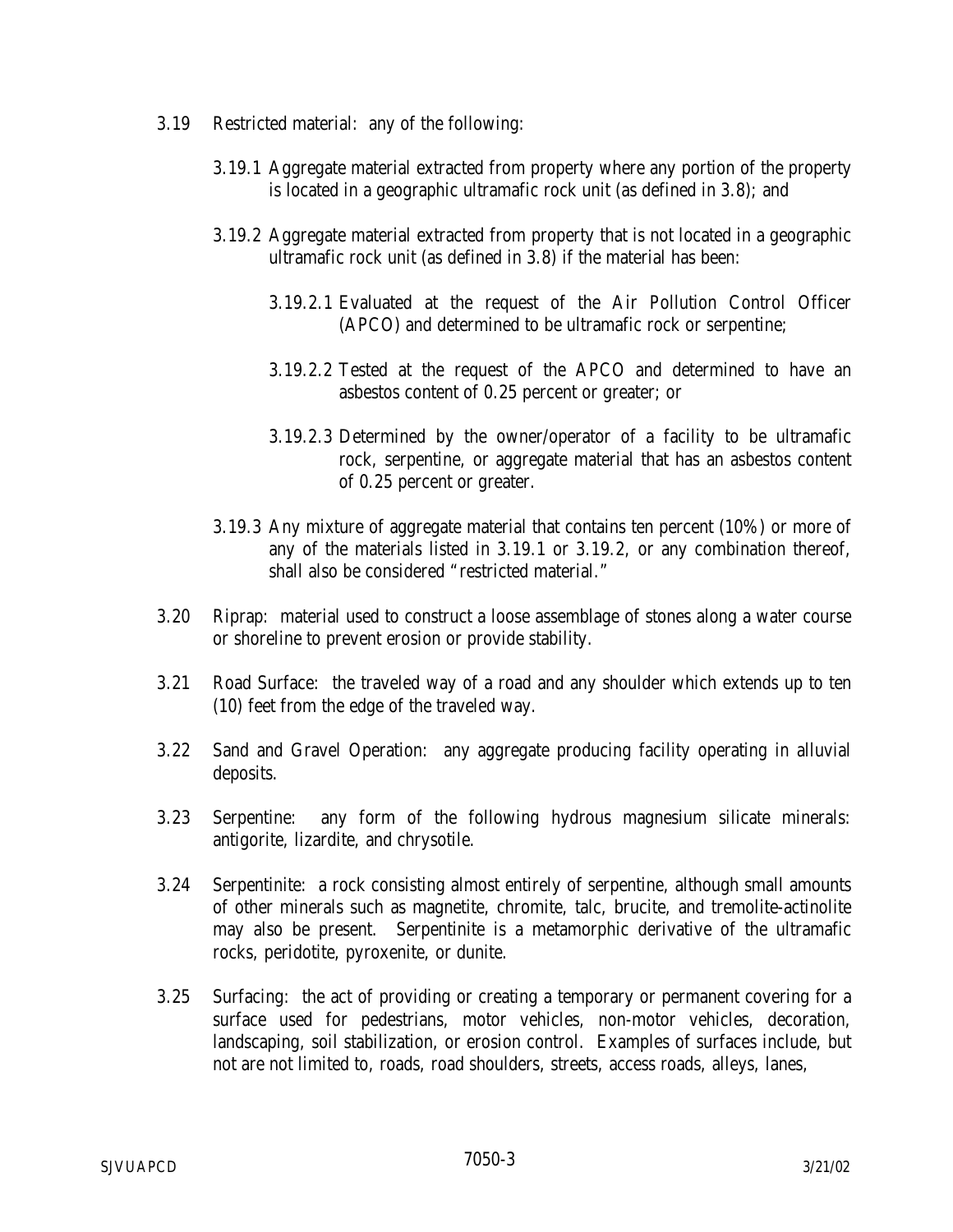driveways, parking lots, playgrounds, trails, squares, plazas, and fairgrounds. For the purposes of this section, surfacing does not include creating a covering composed of asphalt concrete or portland cement concrete.

- 3.26 Ultrabasic rock: ultramafic rock.
- 3.27 Ultramafic rock: an igneous rock composed of 90 percent or greater of one or a combination of the following iron/magnesium-rich, dark-colored silicate minerals: olivine, pyroxene, or more rarely amphibole. For the purposes of this section, ultramafic rock includes the following rock types: dunite, and peridotite; and their metamorphic derivatives.

## 4.0 Exemptions

- 4.1 Sand and Gravel Operations: The requirements of subsections 5.1, 6.2, and 6.3 shall not apply to aggregate material extracted from a sand and gravel operation. A sand and gravel operation means any aggregate-producing facility operating in alluvial deposits.
- 4.2 Roads Located at Quarries or Mines: The requirements of subsection 5.1 shall not apply to roads at quarries or mines that are located in a geographic ultramafic rock unit, an ultramafic rock deposit, or a serpentine deposit, provided that the aggregate material was obtained on site from a quarry or mine property.
- 4.3 Maintenance Operations on Existing Roads: The requirements of 5.1, 6.2, and 6.3 shall not apply to maintenance operations on any existing road surface if no additional restricted material is applied to the road surface.
- 4.4 Emergency Road Repairs: The APCO may issue a temporary exemption from the requirements of 5.1, 6.2, and 6.3 to an applicant who demonstrates that a road repair is necessary due to a landslide, flood, or other emergency, and that the use of aggregate material other than restricted material is not feasible for this repair. The APCO shall specify the time during which such exemption shall be effective; however, no exemption shall remain in effect longer than 90 days.
- 4.5 Asphalt and Concrete Materials: The requirements of 5.1, 6.2, and 6.3 shall not apply to restricted material that is an integral part of the production of asphalt concrete, portland cement concrete, or other similar cemented materials; or construction of an asphalt or a portland cement concrete surface, as long as all of the restricted material is incorporated into or completely covered by the asphalt or portland cement concrete.
- 4.6 Landfill Operations: The use and application requirements of 5.1 shall not apply to landfill operations, except for the surfacing of public access roads used by vehicular traffic.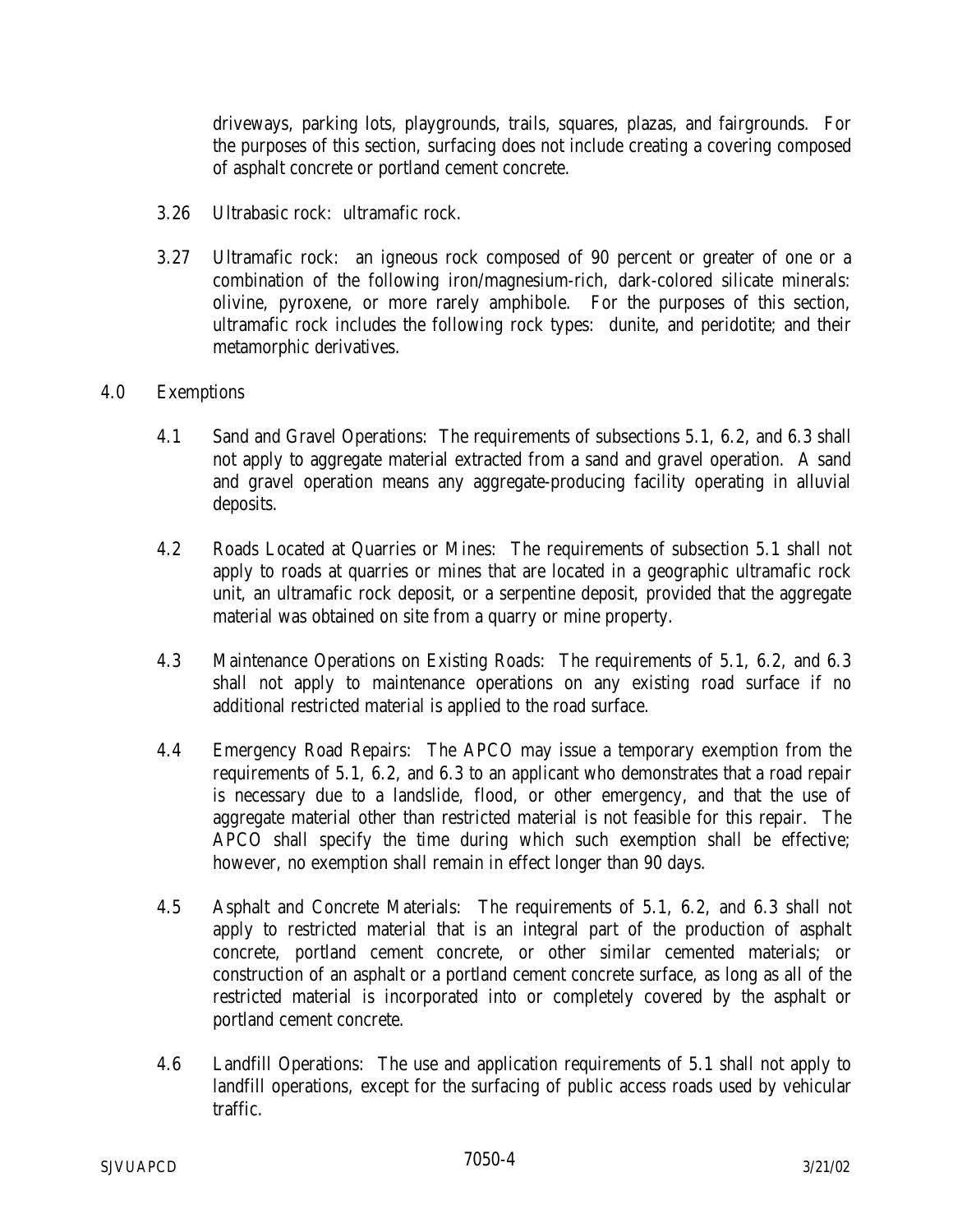- 4.7 Geologic Evaluation: The APCO may provide an exemption from 5.1, 6.2, and 6.3 for aggregate material extracted from within a geographic ultramafic rock unit if a registered geologist has conducted a geologic evaluation of the property from which the aggregate material is obtained and determined that serpentine or ultramafic rock is not likely to be found on the property. Before an exemption can be granted, the owner/operator must provide a copy of a report detailing the geologic evaluation to the APCO for his or her consideration.
	- 4.7.1 At minimum, the geologic evaluation must include:
		- 4.7.1.1 A general description of the property and the proposed use;
		- 4.7.1.2 A detailed site characterization, which may include:
			- 4.7.1.2.1 A physical site inspection;
			- 4.7.1.2.2 Offsite geologic evaluation of adjacent property;
			- 4.7.1.2.3 Evaluation of existing geologic maps and studies of the site and surrounding area;
			- 4.7.1.2.4 Development of geologic maps of the site and vicinity;
			- 4.7.1.2.5 Identification and description of geologic units, rock and soil types, and features that could be related to the presence of ultramafic rocks, serpentine, or asbestos mineralization;
			- 4.7.1.2.6 A subsurface investigation to evaluate the nature and extent of geologic materials in the subsurface where extensive vertical excavation is planned; methods of subsurface investigation may include, but are not limited to borings, test pits, trenching, and geophysical surveys;
		- 4.7.1.3 A classification of rock types found must conform to the nomenclature based on the International Union of Geological Science System;
		- 4.7.1.4 A description of the sampling procedures used:
		- 4.7.1.5 A description of the analytical procedures used, which may include mineralogical analyses, petrographic analyses, chemical analyses, or analyses for asbestos content;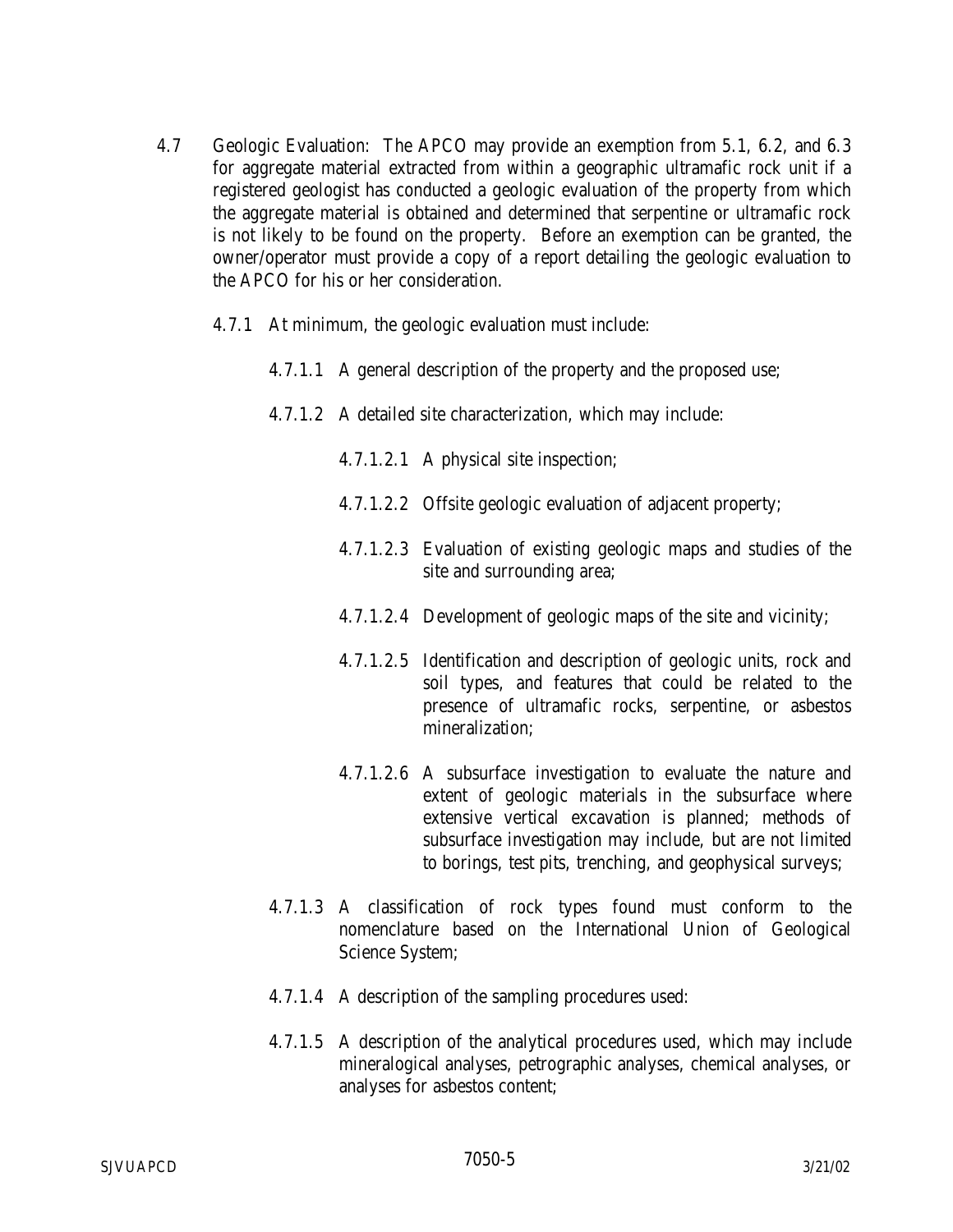- 4.7.1.6 An archive of collected rock samples for third party examination; and
- 4.7.1.7 A geologic evaluation report documenting observations, methods, data, and findings; the format and content of the report should follow the Guidelines for Engineering Geologic Reports issued by the State Board of Registration for Geologists and Geophysicists.
- 4.7.2 The APCO shall respond to a request for an exemption within 90 days of the receipt of the application.
- 4.7.3 If the request for an exemption is denied, the APCO shall provide written reasons for the denial.
- 4.7.4 Expiration of the Geologic Exemption: If the owner/operator discovers any ultramafic rock or serpentine on the property after the exemption is granted, then:
	- 4.7.4.1 The owner/operator must comply with the requirements of 5.1, 6.2 and 6.3 immediately following the discovery; and
	- 4.7.4.2 The owner/operator must report the discovery of ultramafic rock or serpentine to the APCO within 24 hours; and
	- 4.7.4.3 The exemption under 4.7 shall expire and cease to be effective.
- 4.8 Limited Access Surfaces: The APCO may provide an exemption from the requirements of 5.1 for the use of restricted material on limited access surface, if the owner/operator can demonstrate that:
	- 4.8.1 No alternative aggregate materials are reasonably available; and
	- 4.8.2 The surface is not located in an area zoned or identified in a land use plan for residential, recreational, or commercial use.
	- 4.8.3 The APCO shall respond to a request for an exemption within 90 days of the receipt of the application.
	- 4.8.4 If the request for an exemption is denied, the APCO shall provide written reasons for the denial.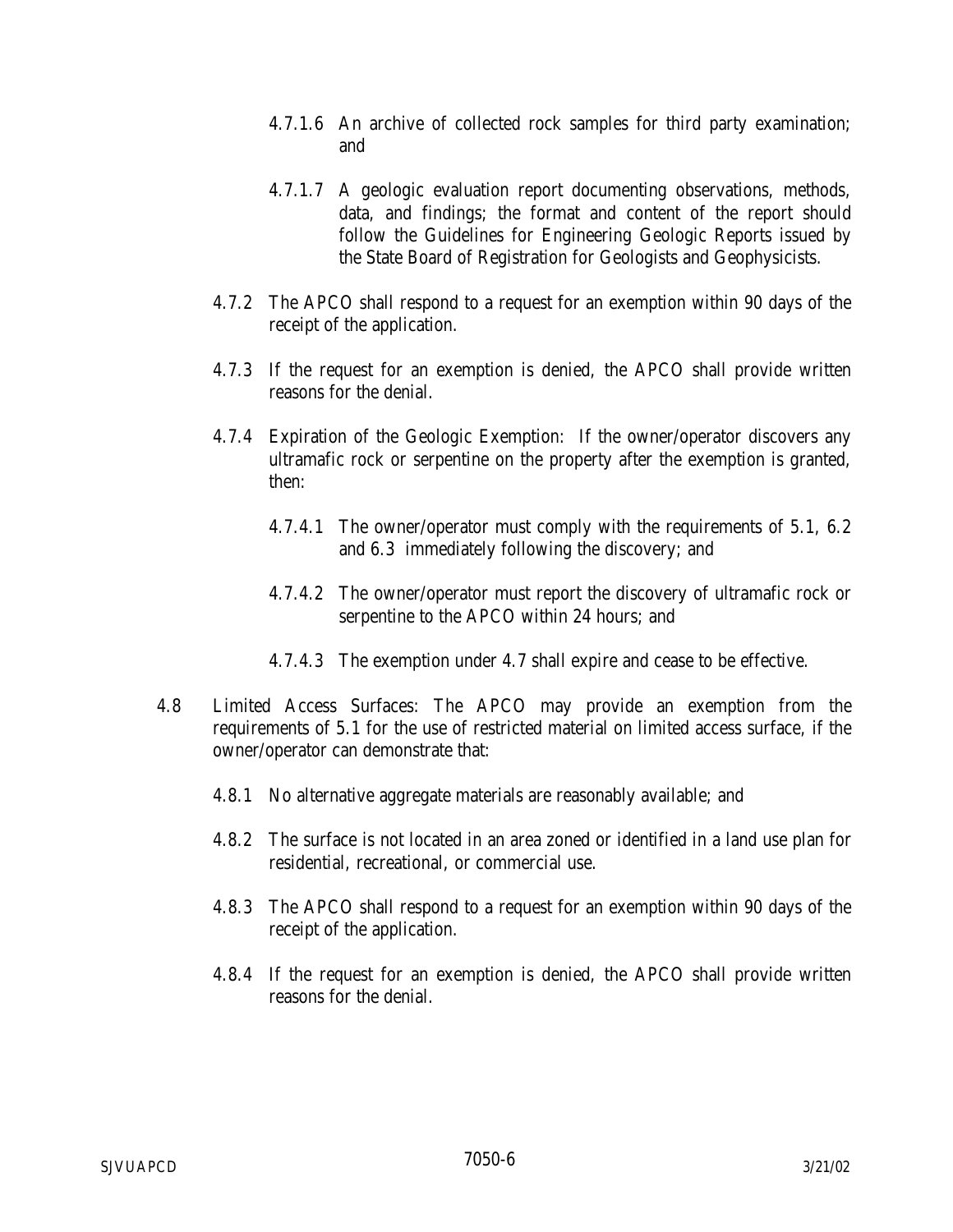- 4.9 Surfacing Applications in Remote Locations:
	- 4.9.1 The APCO may provide an exemption from the requirements of 5.1 if the owner/operator can demonstrate that:
		- 4.9.1.1 The surface is in a remote location (as defined in subsection 3.18); and
		- 4.9.1.2 No alternative aggregate materials are reasonably available; and
		- 4.9.1.3 All aggregate material used for surfacing has been tested according to an approved asbestos bulk test method and determined to have an asbestos content of one (1.0) percent or less; except that the APCO may allow the use of restricted material with an asbestos content up to five (5.0) percent if the owner/operator can demonstrate that the restricted material with an asbestos content of one (1.0) percent or less is not reasonably available.
	- 4.9.2 Before providing the exemption, the APCO shall:
		- 4.9.2.1 Consider the following information: county use plans, the current use of the surrounding land, and the current and anticipated zoning designations;
		- 4.9.2.2 Provide public notice and solicit comments for a 30-day period;
		- 4.9.2.3 Require that any surface exempted pursuant to this subsection be posted with a permanent sign alerting the public to potential asbestos exposures; and
		- 4.9.2.4 Require that any exemption shall be valid for no longer than three years; but if the owner/operator cannot demonstrate that all the criteria listed in 4.9.1 are met at the time of reapplication, the exemption shall not be renewed.
	- 4.9.3 The APCO may grant an exemption when the distance from the road or other surface to the nearest receptor is less than one mile if ALL of the following criteria are met:
		- 4.9.3.1 The criteria listed in 4.9.1.2, 4.9.1.3, and 4.9.2 must be met;
		- 4.9.3.2 Any receptor located within one mile from the road or other surface must NOT be any of the following: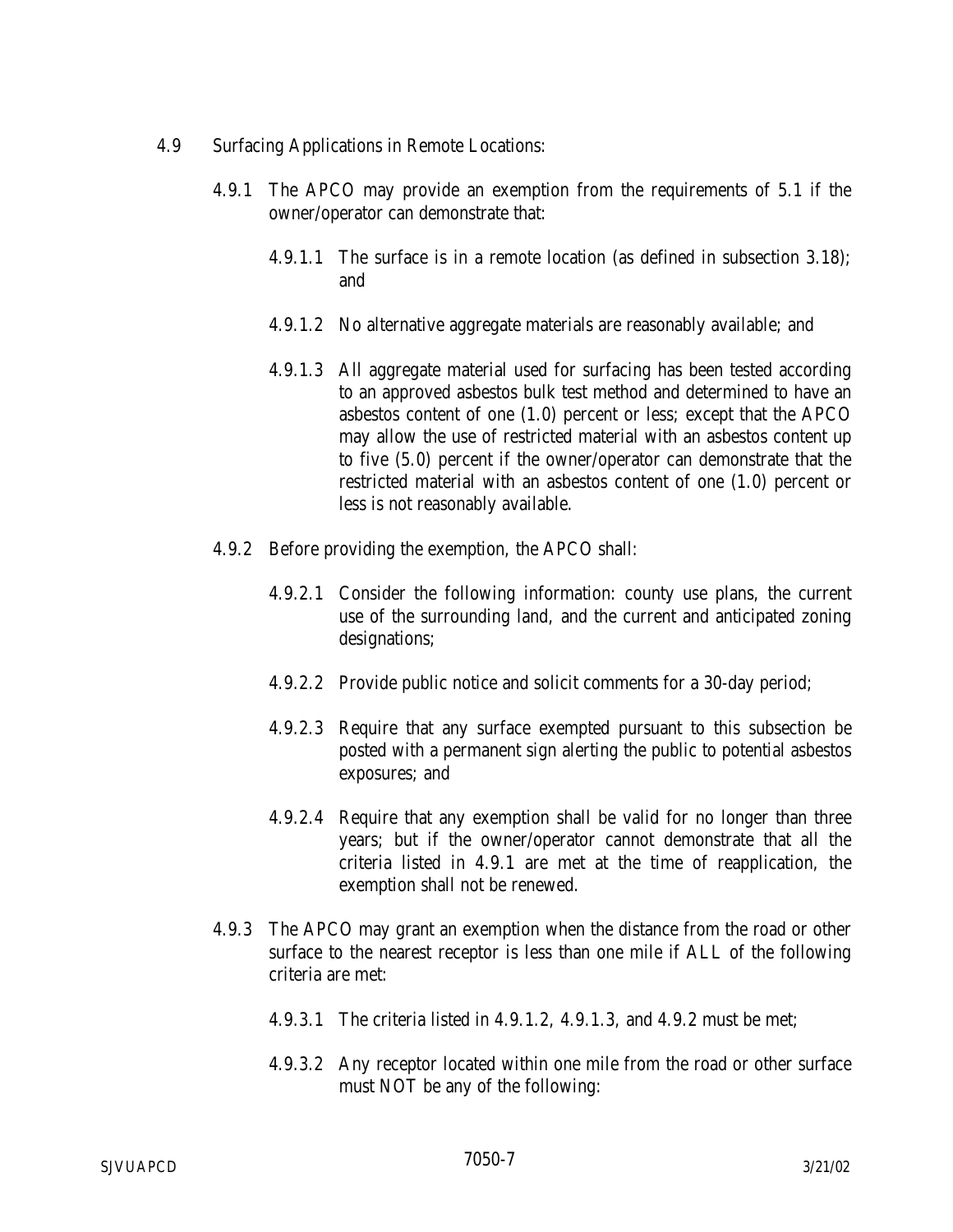- 4.9.3.2.1 A permanent resident (i.e., a person that resides at the receptor point for six months or more in a year), or
- 4.9.3.2.2 A permanent business (i.e., a business that operates at the receptor point for six months or more in a year), or
- 4.9.3.2.3 A school or daycare center;
- 4.9.3.3 The road or other surface must be located on private property;
- 4.9.3.4 The entrance points to the road or other surface from any public thoroughfare must be gated and posted with a sign as required in 4.9.2.3;
- 4.9.3.5 The applicant for the exemption must provide to the APCO an estimate of the average traffic volume on the road or other surface and the methodology used to make the estimate; and
- 4.9.3.6 Whenever the traffic volume exceeds or is anticipated to exceed 20 vehicle passes per day, the owner/operator must:
	- 4.9.3.6.1 Treat the road or other surface with a dust control method that is at least 70 percent effective; and
	- 4.9.3.6.2 Maintain records of the application and type of the dust control method for a minimum period of seven years; and
	- 4.9.3.6.3 Provide the records of the applications of dust control method to the APCO upon request.
- 4.9.4 The APCO shall respond to any application for an exemption within 90 days of the receipt of the application.
- 4.9.5 If the request for an exemption is denied, the APCO shall provide written reasons for the denial.
- 4.10 Roads Located at Construction Sites: The requirements of 5.1, 6.2, and 6.3 shall not apply to restricted material used for the construction of temporary road surfaces located on-going construction sites where vehicle traffic is limited to construction personnel and equipment. This exemption does not apply to the use of restricted material for temporary roads for public use.
- 4.11 Riprap: The requirements of 5.1, 6.2, and 6.3 shall not apply to restricted material used for riprap.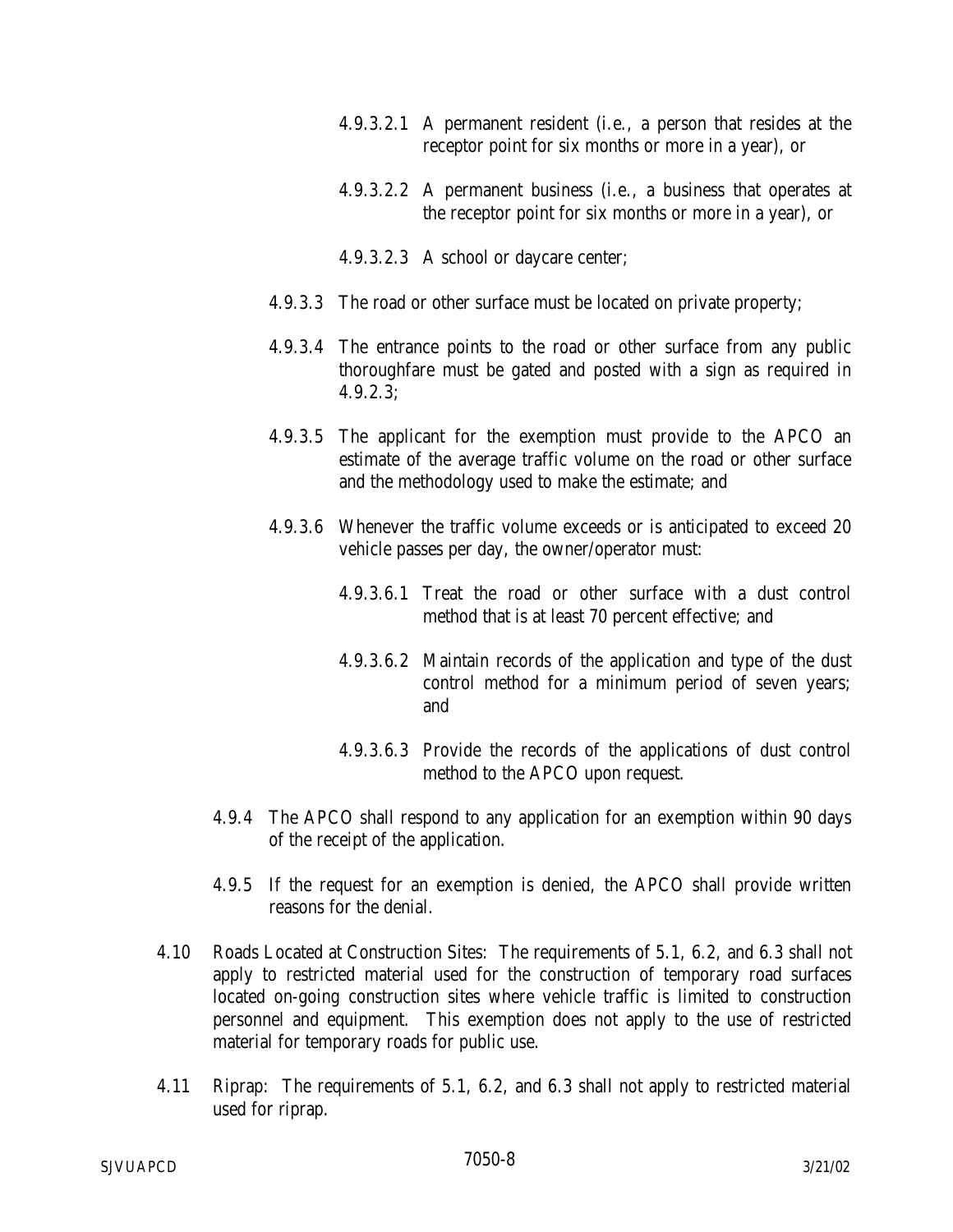## 5.0 Requirements

- 5.1 Unless one of the exemptions in 4.0 applies, no person shall use, apply, sell, supply, or offer for sale or supply any restricted material (as defined in 3.19) for surfacing, unless it has been tested using an approved asbestos bulk test method and determined to have an asbestos content that is less than 0.25 percent.
- 5.2 Pursuant to the requirements of Health and Safety Code section 41511, the APCO or the Executive Officer of the ARB may require an owner/operator to perform:
	- 5.2.1 A geologic evaluation for the presence of ultramafic rock or serpentine on any property from which aggregate material is extracted; or
	- 5.2.2 Testing for the asbestos content of any aggregate material sold, supplied, offered for sale or supply, or used for surfacing.
- 6.0 Administrative Requirements
	- 6.1 Test Methods
		- 6.1.1 Ultramafic Rock: The ultramafic rock composition of any material shall be determined using a standard analysis technique including, but not limited to, color index assessment, microscopic examination, petrographic analysis or rock thin sections, or chemical analysis techniques, such as X-ray fluorescence spectrometry or inductively coupled plasma analysis.
		- 6.1.2 Asbestos Testing: ARB Test Method 435 or an alternative asbestos bulk test method approved in writing by the Executive Officer of the Air Resources Board shall be used to determine compliance with this section. For the purposes of determining compliance with this section, references in ARB Test Method 435 to "serpentine aggregate" shall mean "aggregate material."
		- 6.1.3 Averaging of Test Results: If ARB Test Method 435 or an alternative approved asbestos bulk test method has been used to perform two or more tests on any one volume of aggregate material, whether by the same or a different person, the arithmetic average of these test results shall be used to determine the asbestos content of the aggregate material.
		- 6.1.4 Sampling Frequency: For the purposes of this section, the sampling frequency required for determining the asbestos content of any aggregate material shall be no less than one composite sample per 1000 tons of aggregate material processed, as specified in ARB Test Method 435, unless the APCO approves an alternative sampling frequency as follows: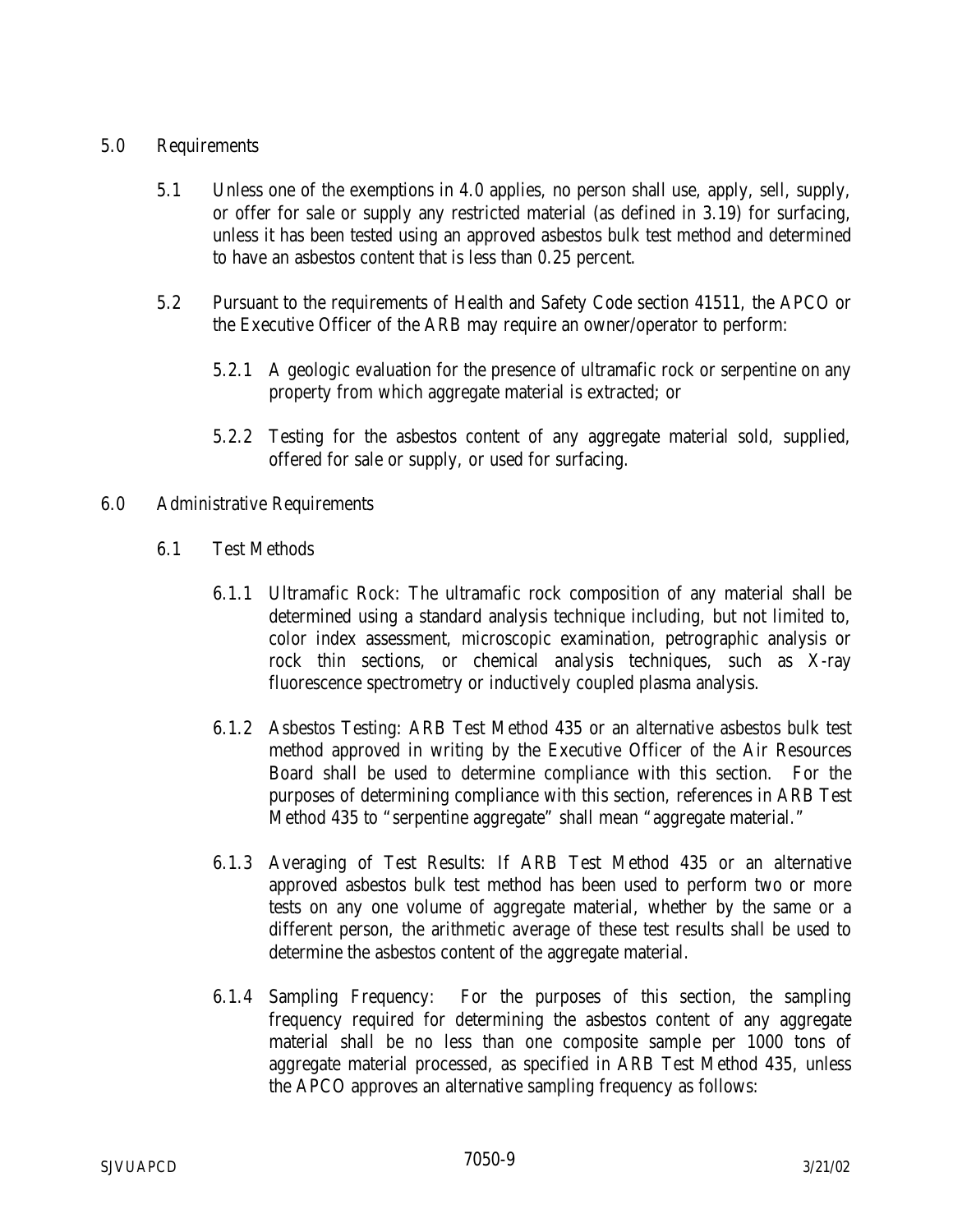- 6.1.4.1 The APCO may approve an alternative sampling frequency after reviewing and verifying the authenticity of the following information, which shall be provided by the owner/operator of the quarry:
	- 6.1.4.1.1 An established history of analytical test results demonstrating that no aggregate material sampled and tested in accordance with an approved asbestos bulk test method had an asbestos content that was 0.25 percent or greater;
	- 6.1.4.1.2 The established history of the analytical test results must include:
		- 6.1.4.1.2.1 Test results from ten percent of the expected total yield over the life of the quarry, as stated in any permit issued pursuant to the California Surface Mining and Reclamation Act, Public Resources Code, Division 2, Chapter 9, Section 2710 et seq.; or
		- 6.1.4.1.2.2 Test results that cover at least two years of production of surfacing material; this production amount must be verified with sales receipts and testing results as required in subsection 6.3.3.
	- 6.1.4.1.3 A geologic evaluation of the quarry has been conducted in accordance with the provisions in subsection 4.7;
	- 6.1.4.1.4 Any permits issued pursuant to the California Surface Mining and Reclamation Act, Public Resources Code, Division 2, Chapter 9, Section 2710 et seq.;
	- 6.1.4.1.5 Sales receipts retained by the quarry pursuant to subsections 6.2 and 6.3.3.
- 6.1.4.2 The APCO shall not approve any alternative sampling frequency that requires less than one test per 100,000 tons of aggregate material processed for surfacing.
- 6.1.4.3 If any of the aggregate material tested is determined to have an asbestos content of 0.25 percent of greater using an alternative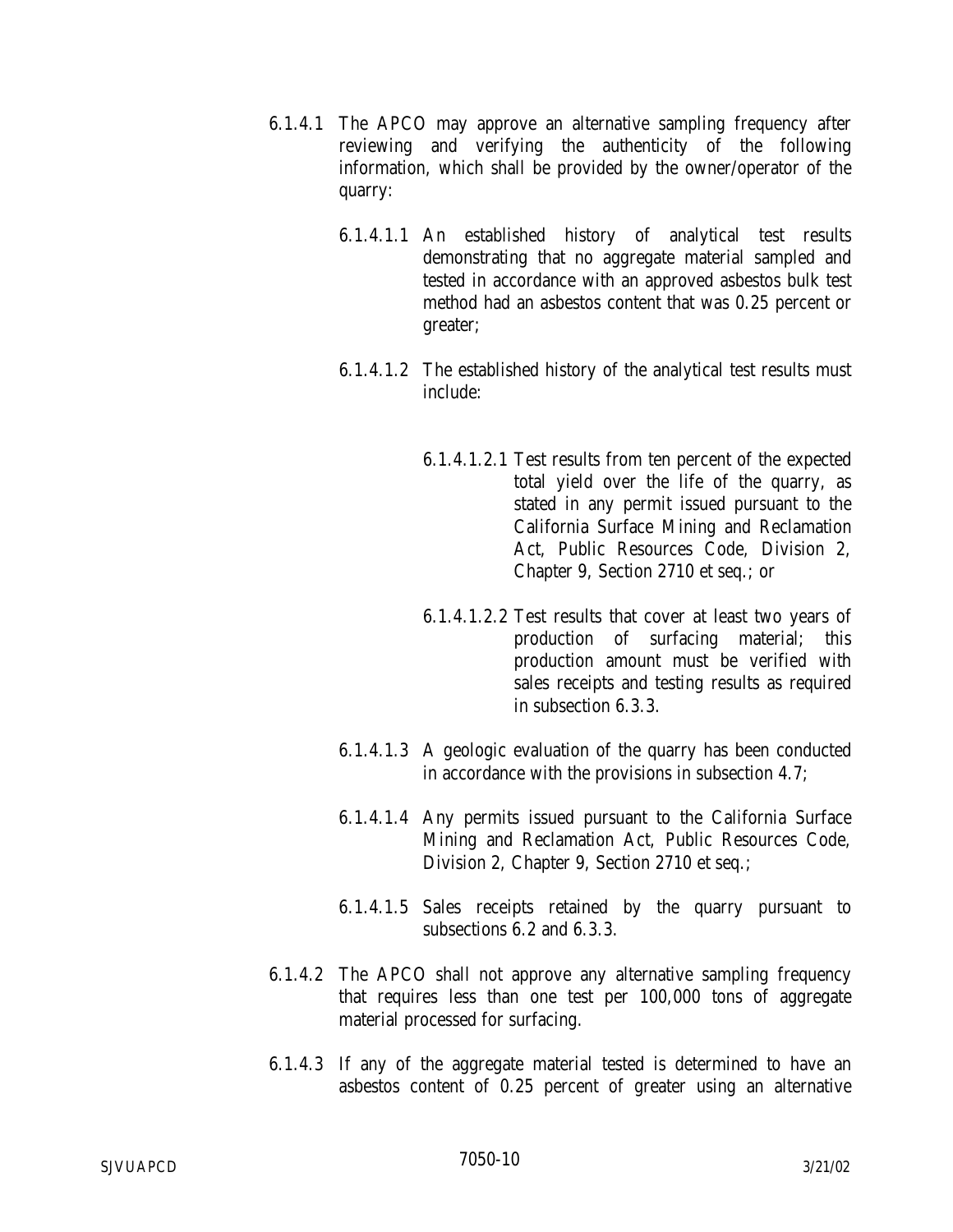sampling frequency approved by the APCO, the owner/operator must:

- 6.1.4.3.1 Resume the sampling frequency specified in ARB Test Method 435 immediately after receiving the test results; and
- 6.1.4.3.2 Report the detection of asbestos and provide a copy of the analytical test results to the APCO within 48 hours after receiving the test results.

## 6.2 Noticing

- 6.2.1 Any producer who sells, supplies, or offers for sale or supply restricted material for surfacing that has been tested using an approved asbestos bulk test method and determined to have an asbestos content that is less than 0.25 percent must provide to the recipient of the restricted material a written receipt that contains the following information:
	- 6.2.1.1 The amount of restricted material that was sold or supplied;
	- 6.2.1.2 The date that the restricted material was sold or supplied;
	- 6.2.1.3 The dates that the restricted material was sampled and tested, or verification that the material is exempt under 4.7; and
	- 6.2.1.4 A statement that the asbestos content of the restricted material is less than 0.25 percent.
- 6.2.2 Any person, other than a producer, who sells, supplies, or offers for sale or supply restricted material for surfacing must provide to the recipient of the material a written receipt which specifies the following information:
	- 6.2.2.1 The amount of restricted material that was sold or supplied;
	- 6.2.2.2 The date that restricted material was sold or supplied; and
	- 6.2.2.3 A statement that the asbestos content of the restricted material is less than 0.25 percent.
- 6.2.3 Any person who sells or supplies, offers for sale or supply restricted material for non-surfacing applications must provide a written receipt containing the following statement: